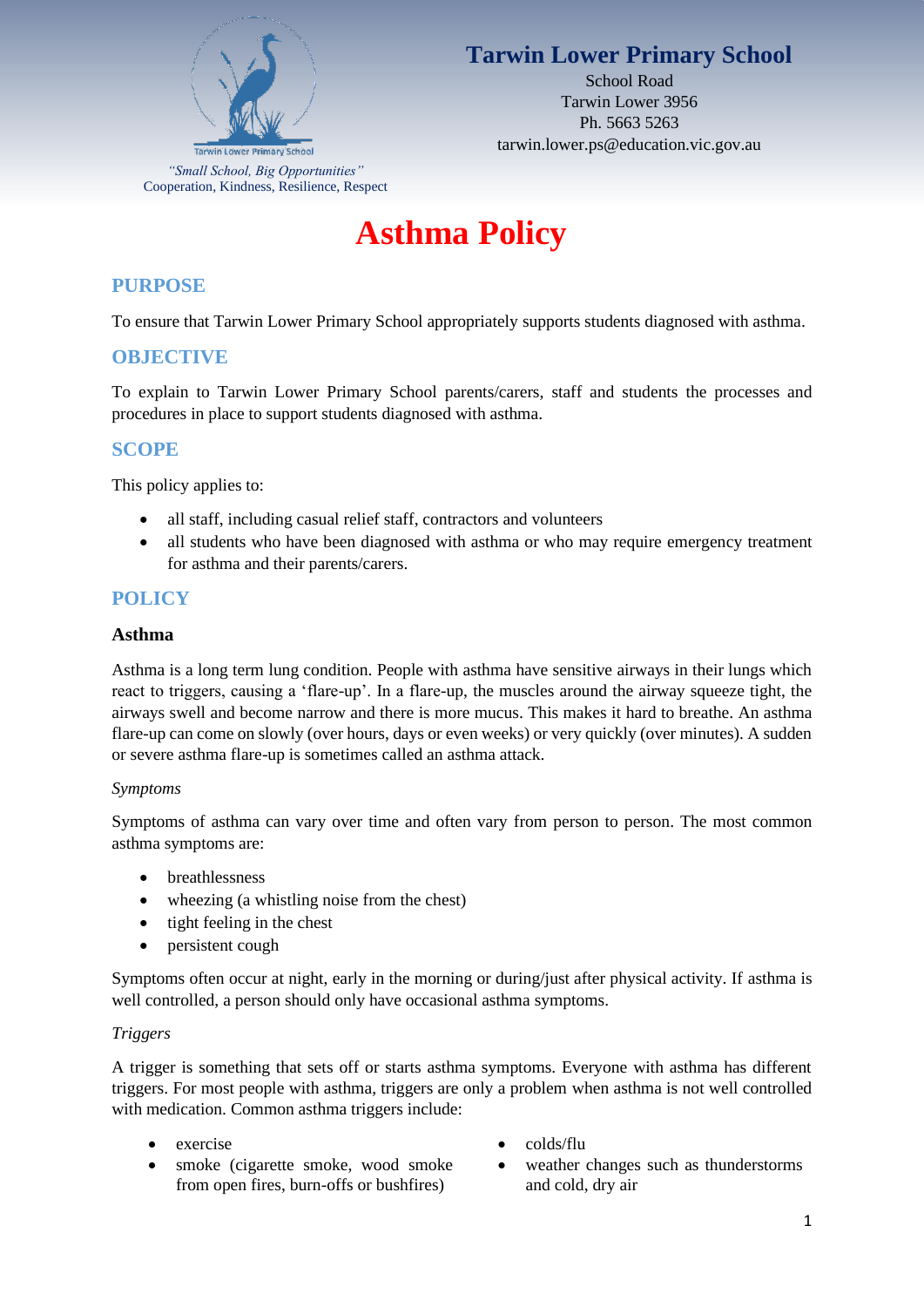- house dust mites moulds
- 
- chemicals such as household cleaning products
- 
- laughter or emotions, such as stress

#### **Asthma management**

If a student diagnosed with asthma enrols at Tarwin Lower Primary School:

- 1. Parents/carers must provide the school with an Asthma Action Plan which has been completed by the student's medical practitioner. The plan must outline:
	- the prescribed medication taken by the student and when it is to be administered, for example as a pre-medication to exercise or on a regular basis
	- emergency contact details
	- the contact details of the student's medical practitioner
	- the student's known triggers
	- the emergency procedures to be taken in the event of an asthma flare-up or attack.
- 2. Parents/carers should also provide a photo of the student to be included as part of the student's Asthma Action Plan.
- 3. Tarwin Lower Primary School will keep all Asthma Action Plans:
	- Student classroom
	- Sick bay
- 4. School staff may also work with parents/carers to develop a Student Health Support Plan which will include details on:
	- how the school will provide support for the student
	- identify specific strategies
	- allocate staff to assist the student

Any Student Health Support Plan will be developed in accordance with Tarwin Lower Primary School's Healthcare Needs Policy.

- 5. If a student diagnosed with asthma is going to attend a school camp or excursion, Tarwin Lower Primary School parents/carers are required to provide any updated medical information.
- 6. If a student's asthma condition or treatment requirements change, parent/carers must notify the school and provide an updated Asthma Action Plan.
- 7. School staff will work with parents/carers to review Asthma Action Plans (and Student Health Support Plans) at the beginning of the school year.

#### **Student asthma kit**

All students diagnosed with asthma are required to have a student asthma kit at school which contains:

- their own prescribed reliever medication labelled with the student's name
- their spacer (if they use one)

Student asthma kits will be stored at the sick bay

#### **Asthma emergency response plan**

If a student is:

- 
- pollens animals such as cats and dogs
	- deodorants (including perfumes, aftershaves, hair spray and aerosol deodorant sprays)
- food chemicals/additives certain medications (including aspirin and anti-inflammatories)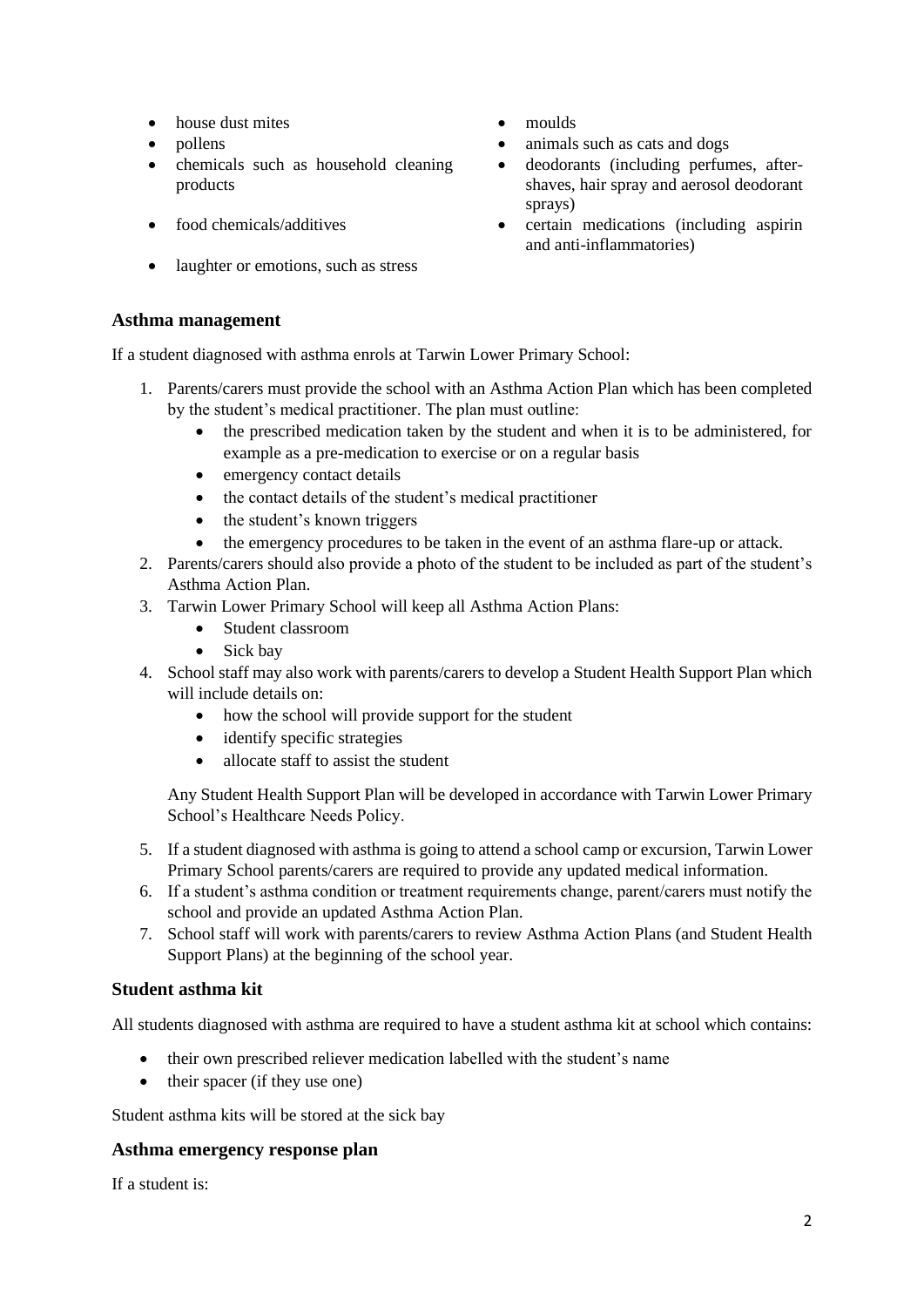- having an asthma attack
- difficulty breathing for an unknown cause, even if they are not known to have asthma

School staff will endeavour to follow the Asthma First Aid procedures outlined in the table below. School staff may contact Triple Zero "000" at any time.

| <b>Step</b>      | <b>Action</b>                                                                                                                                                                                    |  |  |
|------------------|--------------------------------------------------------------------------------------------------------------------------------------------------------------------------------------------------|--|--|
| 1.               | Sit the person upright                                                                                                                                                                           |  |  |
|                  | Be calm and reassuring                                                                                                                                                                           |  |  |
|                  | Do not leave them alone<br>$\bullet$                                                                                                                                                             |  |  |
|                  | Seek assistance from another staff member or reliable student to locate the<br>$\bullet$<br>student's reliever, the Asthma Emergency Kit and the student's Asthma Action<br>Plan (if available). |  |  |
|                  | If the student's action plan is not immediately available, use the Asthma First Aid<br>$\bullet$<br>as described in Steps 2 to 5.                                                                |  |  |
| 2.               | Give 4 separate puffs of blue or blue/grey reliever puffer:                                                                                                                                      |  |  |
|                  | Shake the puffer                                                                                                                                                                                 |  |  |
|                  | Use a spacer if you have one                                                                                                                                                                     |  |  |
|                  | Put 1 puff into the spacer                                                                                                                                                                       |  |  |
|                  | Take 4 breaths from the spacer                                                                                                                                                                   |  |  |
|                  | Remember – Shake, 1 puff, 4 breaths                                                                                                                                                              |  |  |
| 3.               | Wait 4 minutes                                                                                                                                                                                   |  |  |
|                  | If there is no improvement, give 4 more separate puffs of blue/grey reliever as                                                                                                                  |  |  |
|                  | above                                                                                                                                                                                            |  |  |
|                  | (or give 1 more dose of Bricanyl or Symbiocort inhaler)                                                                                                                                          |  |  |
| $\overline{4}$ . | If there is still no improvement call Triple Zero "000" and ask for an ambulance.                                                                                                                |  |  |
|                  | Tell the operator the student is having an asthma attack                                                                                                                                         |  |  |
|                  | Keep giving 4 separate puffs every 4 minutes until emergency assistance arrives                                                                                                                  |  |  |
|                  | (or 1 dose of Bricanyl or Symbicort every 4 minutes – up to 3 doses of Symbicort)                                                                                                                |  |  |
| 5.               | If asthma is relieved after administering Asthma First Aid, stop the treatment and observe                                                                                                       |  |  |
|                  | the student. Notify the student's emergency contact person and record the incident                                                                                                               |  |  |

Staff will call Triple Zero "000" immediately if:

- the person is not breathing
- if the person's asthma suddenly becomes worse or is not improving
- if the person is having an asthma attack and a reliever is not available
- if they are not sure if it is asthma
- if the person is known to have anaphylaxis

#### **Training for staff**

Tarwin Lower Primary School will arrange the following asthma management training for staff:

| <b>Staff</b>                   | <b>Completed by</b>                                                                                                                        | <b>Course</b>                                                             | <b>Provider</b>  | Cost                   | <b>Valid for</b> |
|--------------------------------|--------------------------------------------------------------------------------------------------------------------------------------------|---------------------------------------------------------------------------|------------------|------------------------|------------------|
| <b>General</b><br><b>Staff</b> | <b>Group 1</b> School staff with a direct<br>teaching role with<br>students affected by<br>asthma or other school<br>staff directed by the | Asthma first aid<br>management for<br>education staff<br>(non-accredited) | Asthma Australia | Free to all<br>schools | 3 years          |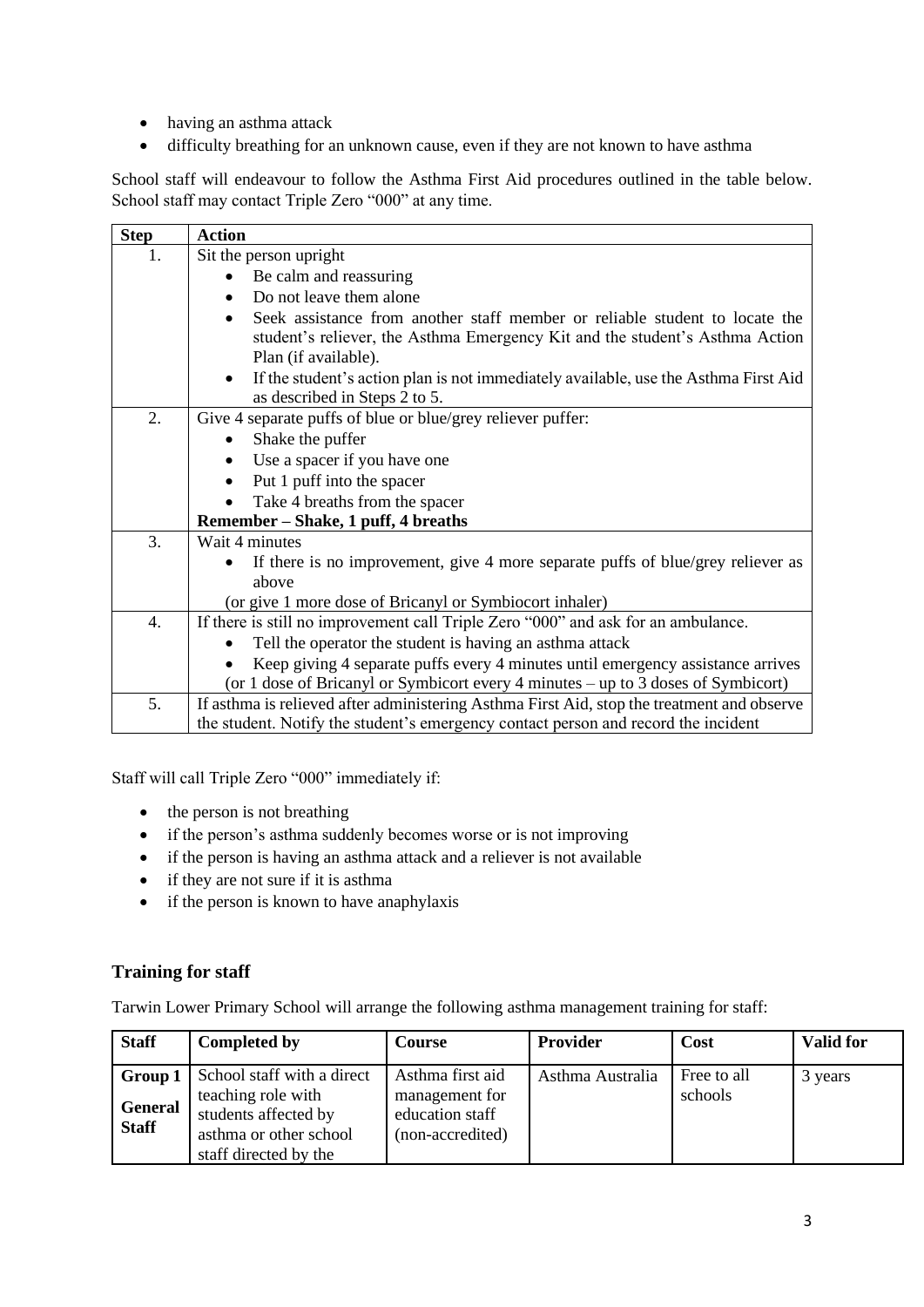|                                            | Principal after conducting<br>a risk assessment.                                                                                                                                                                                 | One hour face-to-<br>face or online<br>training.                                                                                                                             |                                                               |                                                     |         |
|--------------------------------------------|----------------------------------------------------------------------------------------------------------------------------------------------------------------------------------------------------------------------------------|------------------------------------------------------------------------------------------------------------------------------------------------------------------------------|---------------------------------------------------------------|-----------------------------------------------------|---------|
| Group 2<br><b>Specific</b><br><b>Staff</b> | Staff working with high<br>risk children with a<br>history of severe asthma,<br>or with direct student<br>wellbeing responsibility,<br>(including nurses,<br>PE/sport teachers, first<br>aid and school staff<br>attending camp) | Course in Asthma<br>Awareness<br>10760NAT<br>OR.<br>Course in the<br>management of<br>Asthma Risks and<br><i>Emergencies in</i><br>the Workplace<br>22556VIC<br>(accredited) | Any RTO that has<br>this course in their<br>scope of practice | Paid by<br><b>Tarwin Lower</b><br>Primary<br>School | 3 years |

Tarwin Lower Primary School will also conduct an annual briefing for staff on: the procedures outlined in this policy

- the causes, symptoms and treatment of asthma
- identities of the students diagnosed with asthma
- how to use a puffer and spacer
- the location of:
	- o the Asthma Emergency Kits
	- o asthma medication which has been provided by parents for student use.

Tarwin Lower Primary School will also provide this policy to casual relief staff and volunteers who will be working with students and may also provide a briefing if the Principal decides it is necessary depending on the nature of the work being performed.

#### **Asthma Emergency Kit**

Tarwin Lower Primary School will provide and maintain at least two Asthma Emergency Kits. One kit will be kept on school premises at the sick bay and one will be a mobile kit for activities such as:

- yard duty
- camps and excursions.

The Asthma Emergency Kit will contain:

- at least 1 blue or blue/grey reliever medication such as Airomir, Admol or Ventolin
- at least 2 spacer devices (for single person use only) to assist with effective inhalation of the blue or blue/grey reliever medication (Tarwin Lower Primary School will ensure spare spacers are available as replacements). Spacers will be stored in a dust proof container.
- clear written instructions on Asthma First Aid, including:
	- o how to use the medication and spacer devices
	- o steps to be taken in treating an asthma attack
- A record sheet/log for recording the details of an asthma first aid incident, such as the number of puffs administered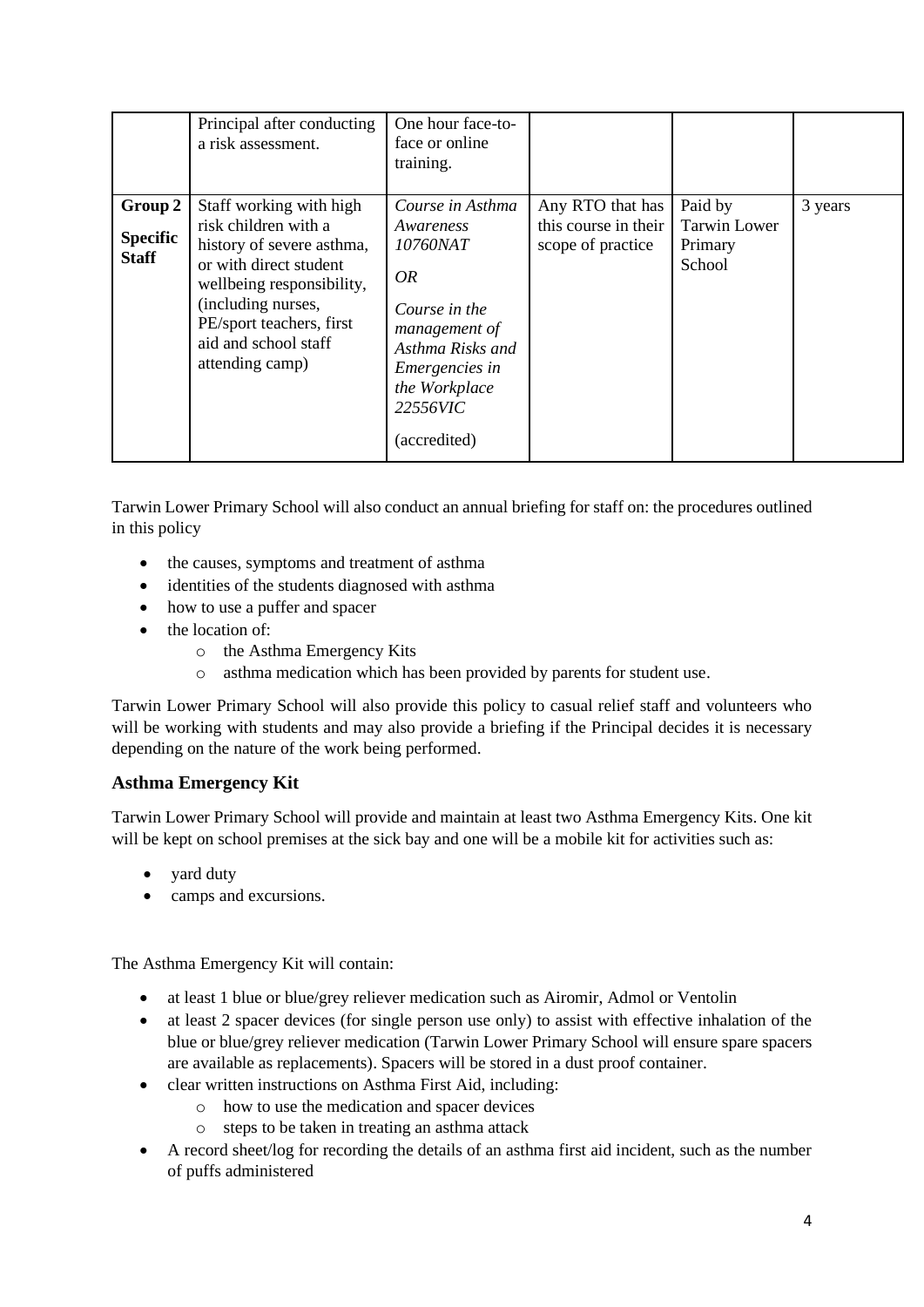The Business Manager will monitor and maintain the Asthma Emergency Kits. They will:

- ensure all contents are maintained and replaced where necessary
- regularly check the expiry date on the canisters of the blue or blue/grey reliever puffers and place them if they have expired or a low on doses
- replace spacers in the Kits after each use (spacers are single-person use only)
- dispose of any previously used spaces.

The blue or blue/grey reliever medication in the Asthma Emergency Kits may be used by more than one student as long as they are used with a spacer. If the devices come into contact with someone's mouth, they will not be used again and will be replaced.

After each use of a blue or blue/grey reliever (with a spacer):

- remove the metal canister from the puffer (do not wash the canister)
- wash the plastic casing
- rinse the mouthpiece through the top and bottom under running water for at least 30 seconds
- wash the mouthpiece cover
- air dry then reassemble
- test the puffer to make sure no water remains in it, then return to the Asthma Emergency Kit.

#### **Management of confidential medical information**

Confidential medical information provided to Tarwin Lower Primary School to support a student diagnosed with asthma will be:

- recorded on the student's file
- shared with all relevant staff so that they can properly support students diagnosed with asthma and respond appropriately if necessary.

#### **Communication plan**

This policy will be available on Tarwin Lower Primary School's website so that parents and other members of the school community can easily access information about Tarwin Lower Primary School's asthma management procedures.

#### **Epidemic Thunderstorm Asthma**

Tarwin Lower Primary School will be prepared to act on the warnings and advice from the Department of Education and Training when the risk of epidemic thunderstorm asthma is forecast as high.

#### **COMMUNICATION**

This policy will be communicated to our school community in the following ways:

- Available publicly on our school's website
- Reminders in our school newsletter
- Hard copy available from school administration upon request

#### **FURTHER INFORMATION AND RESOURCES**

- Asthma Australia: [Resources for schools](https://www.asthmaaustralia.org.au/vic/education-and-training/for-victorian-schools/victorian-schools-resources/school-resources)
- Policy and Advisory Library:
	- o [Asthma](https://www2.education.vic.gov.au/pal/asthma/policy)
	- o [Treating an asthma attack](https://www2.education.vic.gov.au/pal/asthma/guidance/treating-asthma-attack)